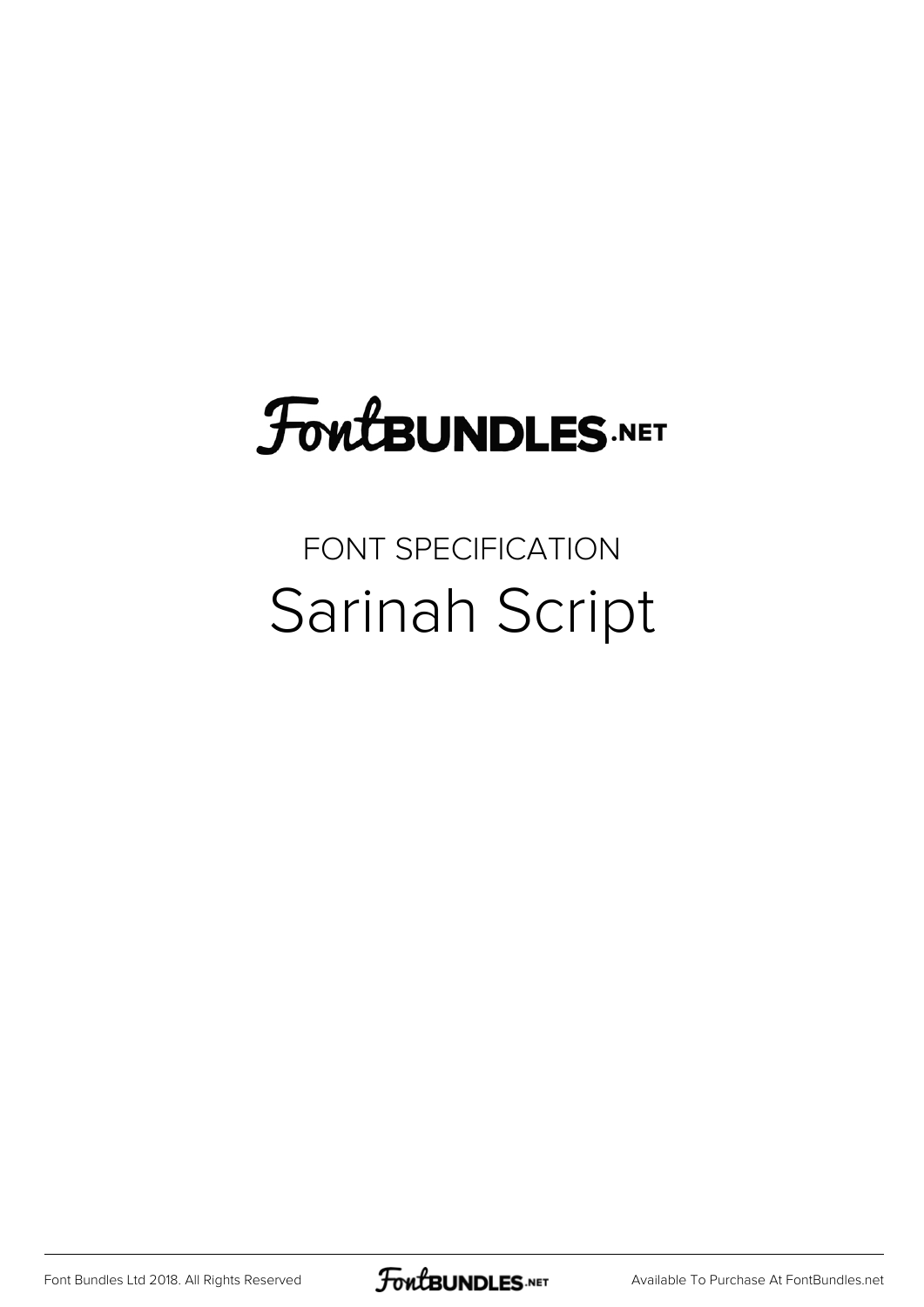#### Sarinah Script - Regular

Uppercase Characters

# ABCDEFGHIJKLMNOPQRSTU VWXYZ

Lowercase Characters

abcdefghijklmnopqrstu vwxyz

Numbers

0123456789

Punctuation and Symbols

$$
\begin{array}{ccccccccc}\n1 & * & \text{\AA} & \text{\AA} & \text{\AA} & \text{\AA} & \text{\AA} & \text{\AA} & \text{\AA} & \text{\AA} & \text{\AA} & \text{\AA} & \text{\AA} & \text{\AA} & \text{\AA} & \text{\AA} & \text{\AA} & \text{\AA} & \text{\AA} & \text{\AA} & \text{\AA} & \text{\AA} & \text{\AA} & \text{\AA} & \text{\AA} & \text{\AA} & \text{\AA} & \text{\AA} & \text{\AA} & \text{\AA} & \text{\AA} & \text{\AA} & \text{\AA} & \text{\AA} & \text{\AA} & \text{\AA} & \text{\AA} & \text{\AA} & \text{\AA} & \text{\AA} & \text{\AA} & \text{\AA} & \text{\AA} & \text{\AA} & \text{\AA} & \text{\AA} & \text{\AA} & \text{\AA} & \text{\AA} & \text{\AA} & \text{\AA} & \text{\AA} & \text{\AA} & \text{\AA} & \text{\AA} & \text{\AA} & \text{\AA} & \text{\AA} & \text{\AA} & \text{\AA} & \text{\AA} & \text{\AA} & \text{\AA} & \text{\AA} & \text{\AA} & \text{\AA} & \text{\AA} & \text{\AA} & \text{\AA} & \text{\AA} & \text{\AA} & \text{\AA} & \text{\AA} & \text{\AA} & \text{\AA} & \text{\AA} & \text{\AA} & \text{\AA} & \text{\AA} & \text{\AA} & \text{\AA} & \text{\AA} & \text{\AA} & \text{\AA} & \text{\AA} & \text{\AA} & \text{\AA} & \text{\AA} & \text{\AA} & \text{\AA} & \text{\AA} & \text{\AA} & \text{\AA} & \text{\AA} & \text{\AA} & \text{\AA} & \text{\AA} & \text{\AA} & \text{\AA} & \text{\AA} & \text{\AA} & \text{\AA} & \text{\AA} & \text{\AA} & \text{\AA} & \text{\AA} & \text{\AA} & \text{\AA} & \text{\AA} & \text{\AA} & \text{\AA} & \text{\AA} & \text{\AA} & \text{\AA} & \text{\AA} & \text{\AA} & \text{\AA} & \text{\AA} & \text{\AA} & \text{\AA} & \text{\AA} & \text{\AA} & \text{\AA} & \text{\AA} & \text{\AA} & \text{\AA} & \text
$$

All Other Glyphs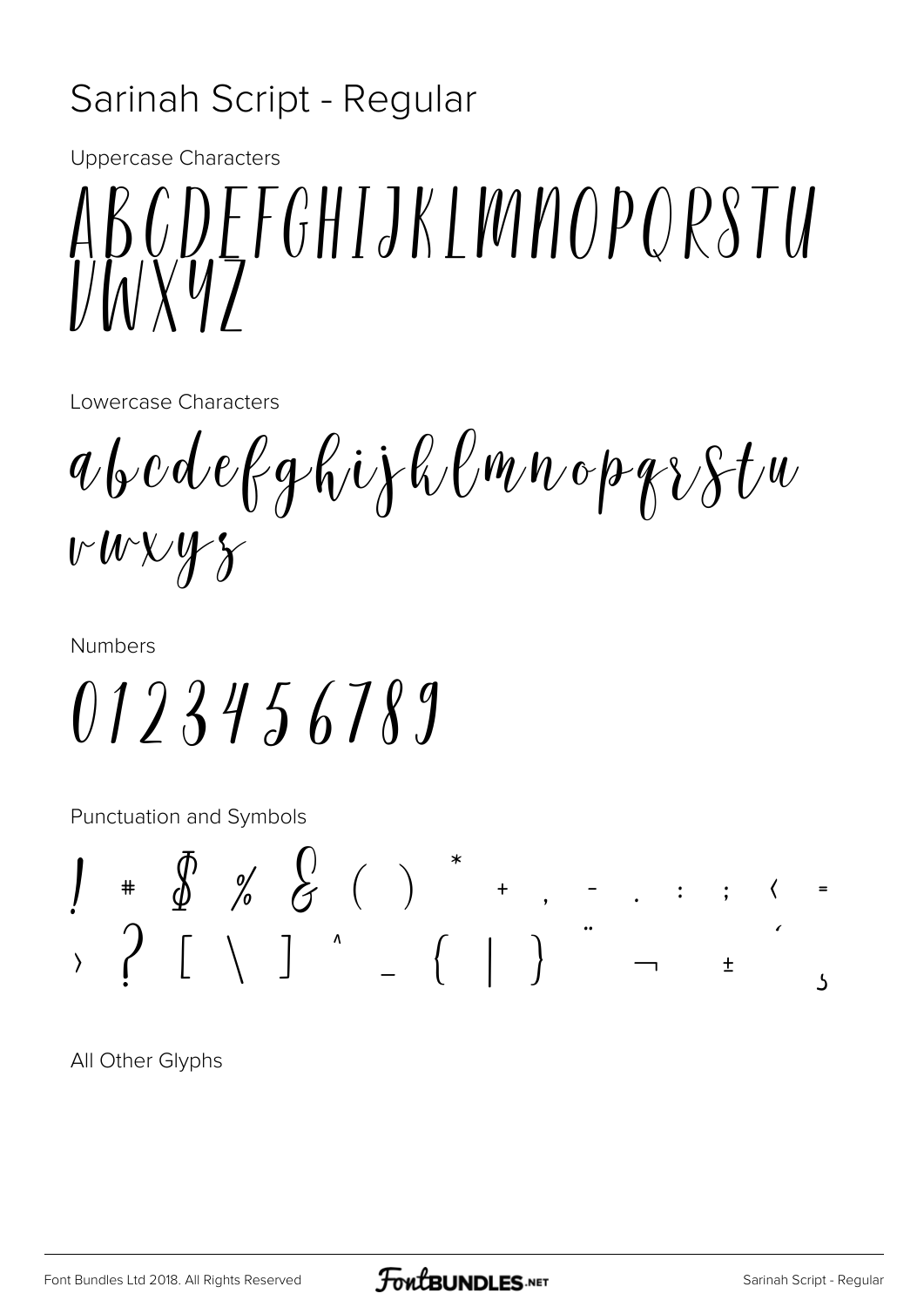#### À Á Â Ã Ä Ç È É Ê  $\int \int \int \tilde{J} \tilde{J} \tilde{J} \tilde{J} \tilde{J} \tilde{J} \tilde{J} \tilde{J} \tilde{J}$ F  $\left( \right)$  $\iint \iint \iint \iint \phi \phi$  $\bigcap$  $\mathsf{X}$  $\hat{q}$  $\vec{Q}$   $\vec{e}$   $\vec{e}$   $\hat{e}$  $\ddot{\ell}$  $\tilde{q}$  $\ddot{q}$  $\ddot{\mathbf{c}}$  $\overline{\overset{.}{\boldsymbol{U}}}$  $\ddot{\iota}$  $\dot{\hat{c}}$   $\hat{\hat{c}}$   $\dot{\hat{c}}$  $\hat{\mathbf{U}}$  $\dot{\mathbf{c}}$  $\ddot{\hat{C}}$  $\dot{u}$  $\hat{\mathbf{u}}$  $\hat{u}$   $\hat{u}$   $\hat{U}$   $\hat{v}$   $\hat{I}$  $\sim$  $\mathcal{I}_{\scriptscriptstyle\diagup}$  $\cdot$  % MU \\\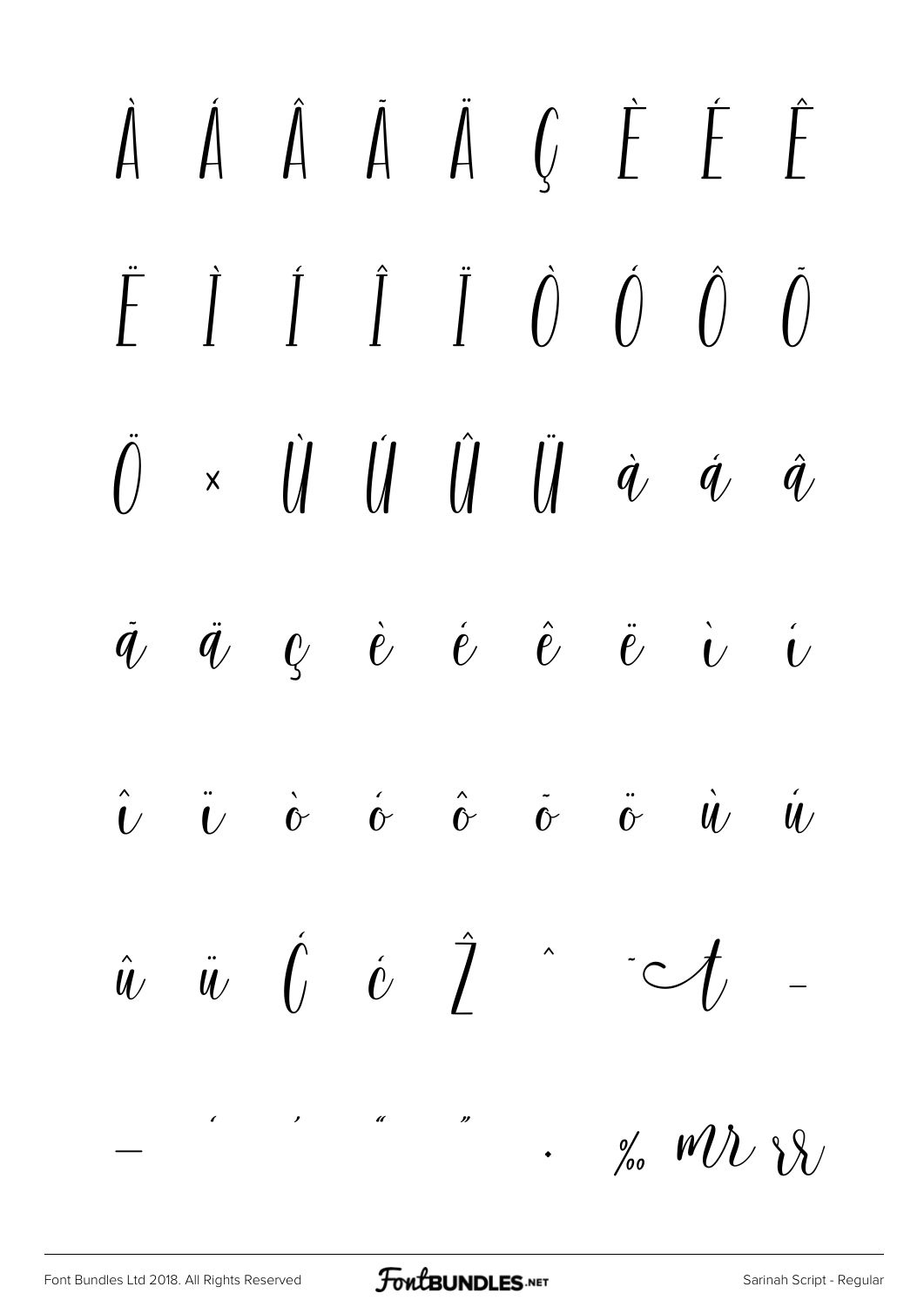$88888$  a b c d e f g bij bouwe  $p q v s t w v w$  $y$   $z \sim$   $v \sim$   $x \sim$   $v \sim$ 626 626 620 020 02 a vod ded ded do ese coe vot bit b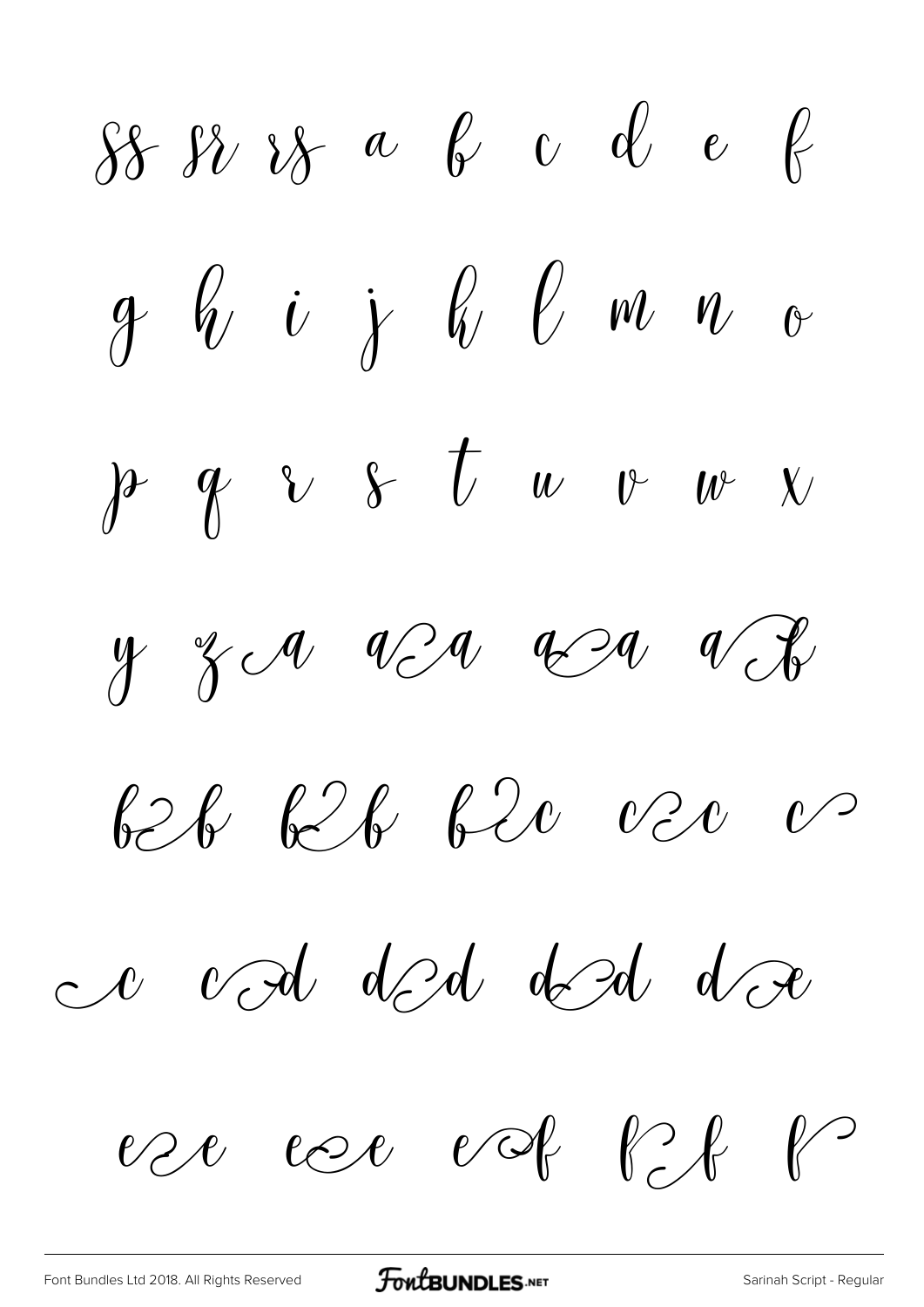A Pog gog gog g  $R-h$   $R-h$   $h$   $\sim$   $i$ i voj jej jej joh  $R_2$ l  $R_3$   $R_4$   $R_5$  $R_6$   $R_7$ I lan mem nem man  $n \mathcal{E} n$   $n \mathcal{E} n$   $n \mathcal{E}$   $\sigma$   $\sigma$ 

[Font Bundles Ltd 2018. All Rights Reserved](https://fontbundles.net/) **FoutBUNDLES.NET** [Sarinah Script - Regular](https://fontbundles.net/)